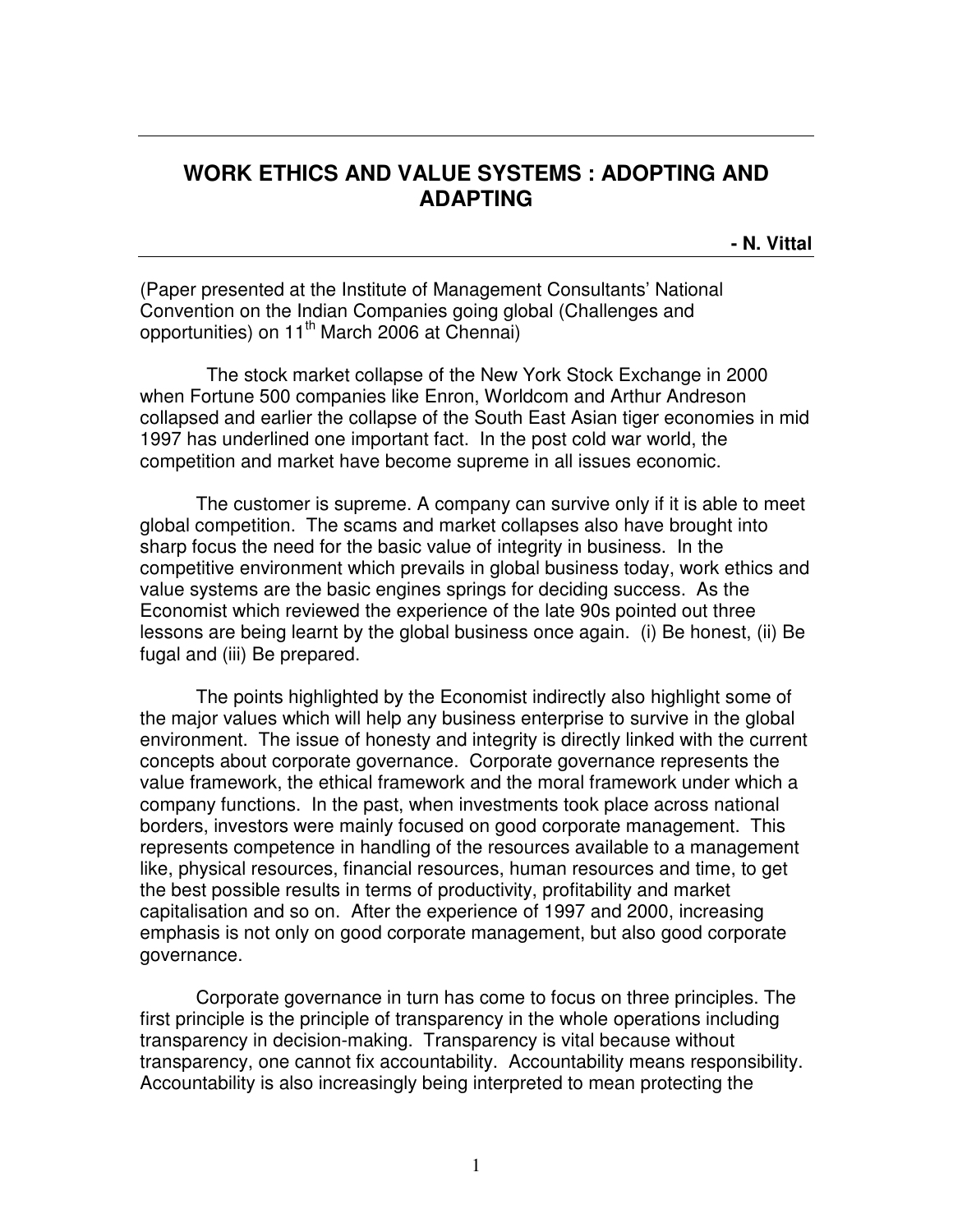interest of the investors and other stake holders covering the customers, employees and the society in which the enterprise operates.

The second value highlighted by the Economist was 'Be fugal'. The fundamental principles of observing the norms of financial propriety arise from this.

The third lesson highlighted by the Economist was 'Be prepared'. Being prepared includes the need for eternal alertness about the changes in the environment. If the managements are not sensitive to changing customer demands and market realities, they are likely to go the way of dinosaurs or suffer what is called the boiled frog syndrome. It is said that if a frog is put in a bowl of hot water it will jump and save itself. But if it is put in a bowl of cold water which is gradually heated, it can be boiled to death, because the frog is not aware of the changes taking place. The above analysis itself has highlighted the values which are required to be observed by any enterprise which is competing globally today.

 We may now examine this specific theme of this seminar which relates to the Indian Companies going global. Till the permit licence raj prevailed upto 1991, the Indian companies could afford to follow the practice of what our ancient rishis and munis are supposed to have done, namely, sit on our bottoms and contemplate the infinite. The focus of Indian business was mostly on domestic market. As the government was acting as the gatekeeper and a nanny, the attitude of the business was what can be described as the attitude of the passenger in the unreserved second class railway compartment. When the passenger tries to get in to the compartment, other passengers try to prevent him coming in. And some how if he gets in, he also joins others and prevents other passenger from getting in. The business community practiced the principle of grabbing limited licences that were available and used their clout and powers of liaison officers to prevent other competitors coming in.

All these underwent a dramatic change after 1991 when the economic liberalisation process started. In fact, the importance of the customers was being rediscovered by the indian companies. Otherwise, the cynical observation in the licence raj was 'who is the customer? "Kasht se jo marjatha hai who customer hai". The man who dies of difficulty is the customer.

One impact of the Indian companies going global after the liberalisation process is that even family managed companies have started engaging international consultants to seek advice about the strategy to be adopted and start the process of professionalisation of the management. In this period of transition and thanks to developments like the collapse of the South East Asian economies and the New York Stock Exchange scandal of the 2000, as well as frequent stock market scandals in our own capital market, starting with Harshad Mehta scam, through Khetan Pareikh scam, the Vanishing Companies scam and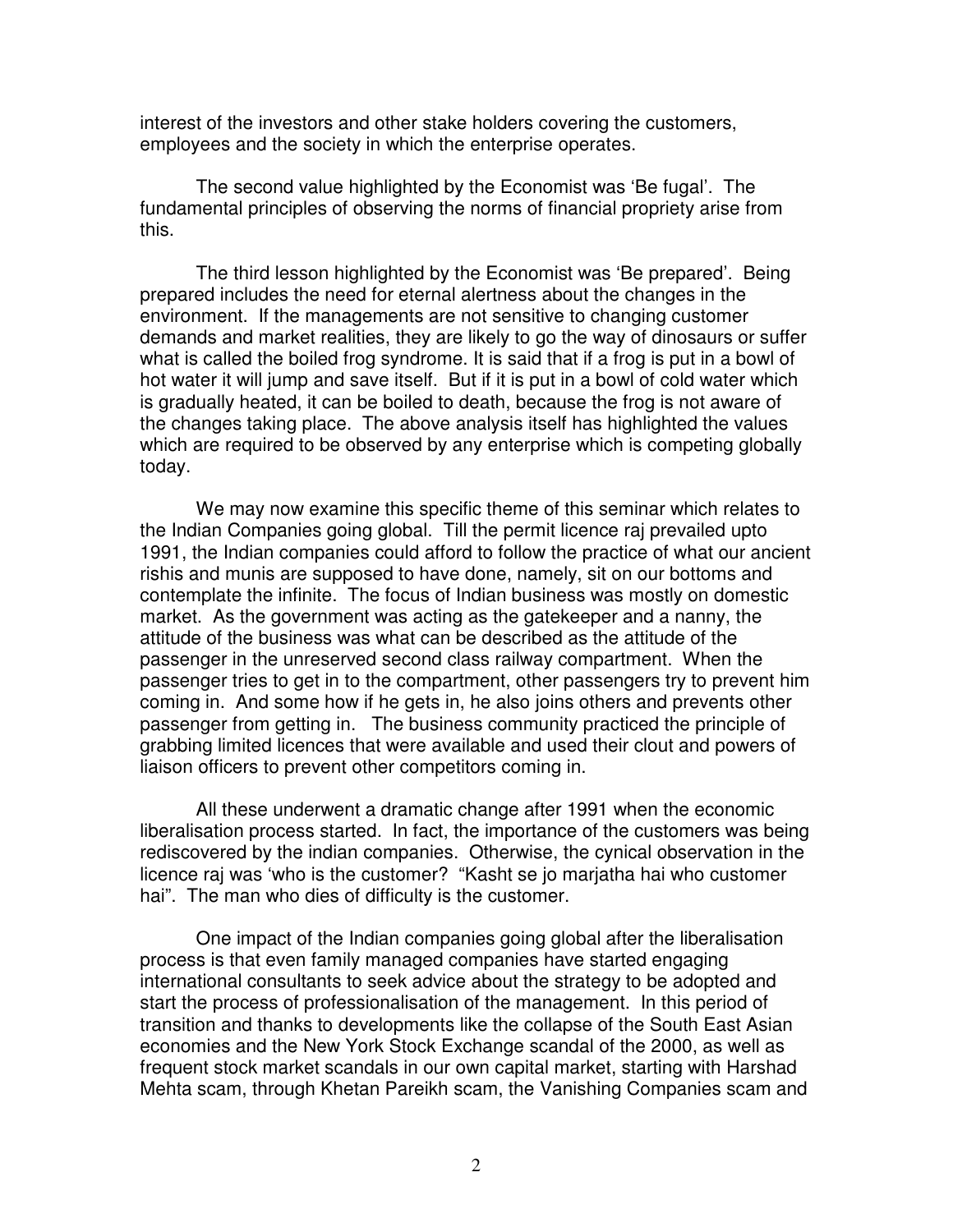so on, the supreme importance of good corporate governance is very much recognized today. The latest edition of this quest for corporate governance is the initiative taken by the SEBI under clause 49.

From what has been said about, one thing would be obvious. Indian companies in the new environment of going global, have to look at the issue of developing the right work ethics and the value systems. This involves two processes. One is the process of adopting without any modification good universal practices both in work ethics and value system and the second is adapting them to suit our condition.

Work ethics would cover management practices as well as the standards and qualities which are very vital as well as productivity. These values are easily explained. As the customer is supreme, unless an enterprise is able to give quality services and products, it cannot survive. Secondly, as the customers have wide choice, not only for sourcing their requirement within the country but across national borders, time becomes supremely important. In fact, observations have been made that the competition is no longer between the big and the small, but between the fast and the slow. Time is the decisive factor. When one has to operate on the basis of time, the practices like 'just in time' management become important. In his interesting book, "The world is flat", Thomas Friedman has listed a series of factors, which he calls as flatteners which have made the world become flat. The just in time culture is one of the factors which has made the world flat and has broadened the horizon for competition. In work ethics, therefore, the supreme value of time, apart from quality is important. In addition, while reaching the objective of producing quality goods and also producing them with minimum time, no management can afford to lose the focus on productivity. Because, without productivity, the business can not develop surpluses and can not survive in the business at all. Hence, the work ethics involving excellent management practices and business practices of providing quality goods and services and above all, maintaining the trust of the customer by being honest with him have become significant.

 One of the important aspects of work ethics is the attitude to work of the people. We have had in this country, the trade union movement, which starting with the objective of protecting the rights of the worker has degenerated in to a system of vested interests of what has been called a labour aristocracy. Organised labour in our country is hardly 8%, but they are able to dictate terms to the management. The recent confrontation we saw from the labour movement in the context of the government initiatives to modernise the airports only underline the fact that the labour leadership in the country and particularly in the trade union have still not realised the tectonic changes that have taken place in the global scene. If Indian companies have to go global, they cannot be carrying the albatross of labour aristocracy around their neck dictating the terms. Hence in the context of the second phase of the liberalization, emphasis is being given on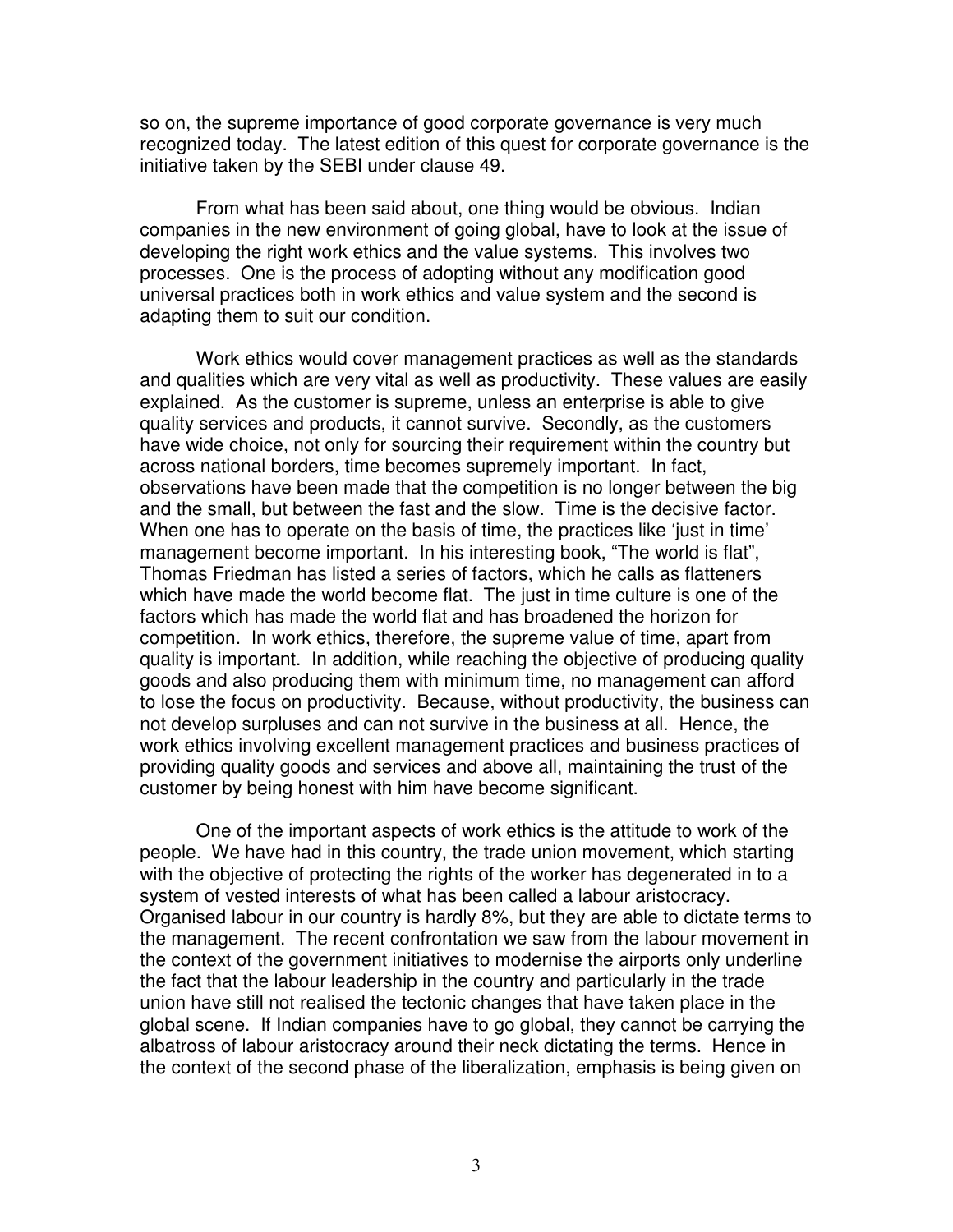flexible labour laws and opportunities for the managements to move towards the regime of 'hire and fire'.

The one major significant fact in the post 1991 situation is the declining role of government in matters economic and the significance of market as a deciding factor in deciding economic issues. An environment is therefore is being created through which Indian companies can grow. It is a happy augury that many of the Indian companies particularly in the IT sector as well as in other areas like pharmaceutical sector and areas like steel are thinking of becoming global.

 At this stage, therefore, we can have a quick look at the elements of work ethics and value systems, which have to be adopted without any change or modification. These will have to be internalized even they are not Indian and the issue of adaptation or modification comes in different context. One cliché in the globalised world today is these companies will have to 'think global and act local'. This means that while the business strategy will be to have a global vision, as the companies operate in different markets, they have to adjust to local condition and adopt the work ethics and value systems and adapt the work ethics of value system. As I see it, there are certain facts in work ethics and value system which will remain common irrespective of the location or the countries concerned and some will change with the location. Adoption is required so far as the non changing standard practices are concerned, adaptation is required where modification are called for. Talking in the jargon of information technology where everything is classified into hardware and software, we can look at the hardware aspects of work ethics and value systems which will remain common all over the world and which require to be adopted and the software aspects of work ethics and value system which may be area and our country of culture specific have to be adapted. In the former category of adoption will be the following elements:

- (i) Standards of performance of quality for each product and services as recognized globally. For example, in the area of software there are standards like the software engineering maturity levels going up to five. For products like steel or aluminum and others quality standards are laid down and when it comes to services, also there are standards. The standards like the ISO 9000 and so on are well known and they are being increasingly adopted.
- (ii) Equally important standards, which are becoming significant are the standards relating to pollution and environmental control. European countries, particularly Germany had been insisting on green spot or standards about using non-polluting levels.
- (iii) Another equally important issue in the global context is the need to not use sweat labour or child labour. Hence the labour practices and the practices for pollution control becomes significant part of the work ethics, hard ware and value systems which all Indian companies will have to adopt when they compete globally.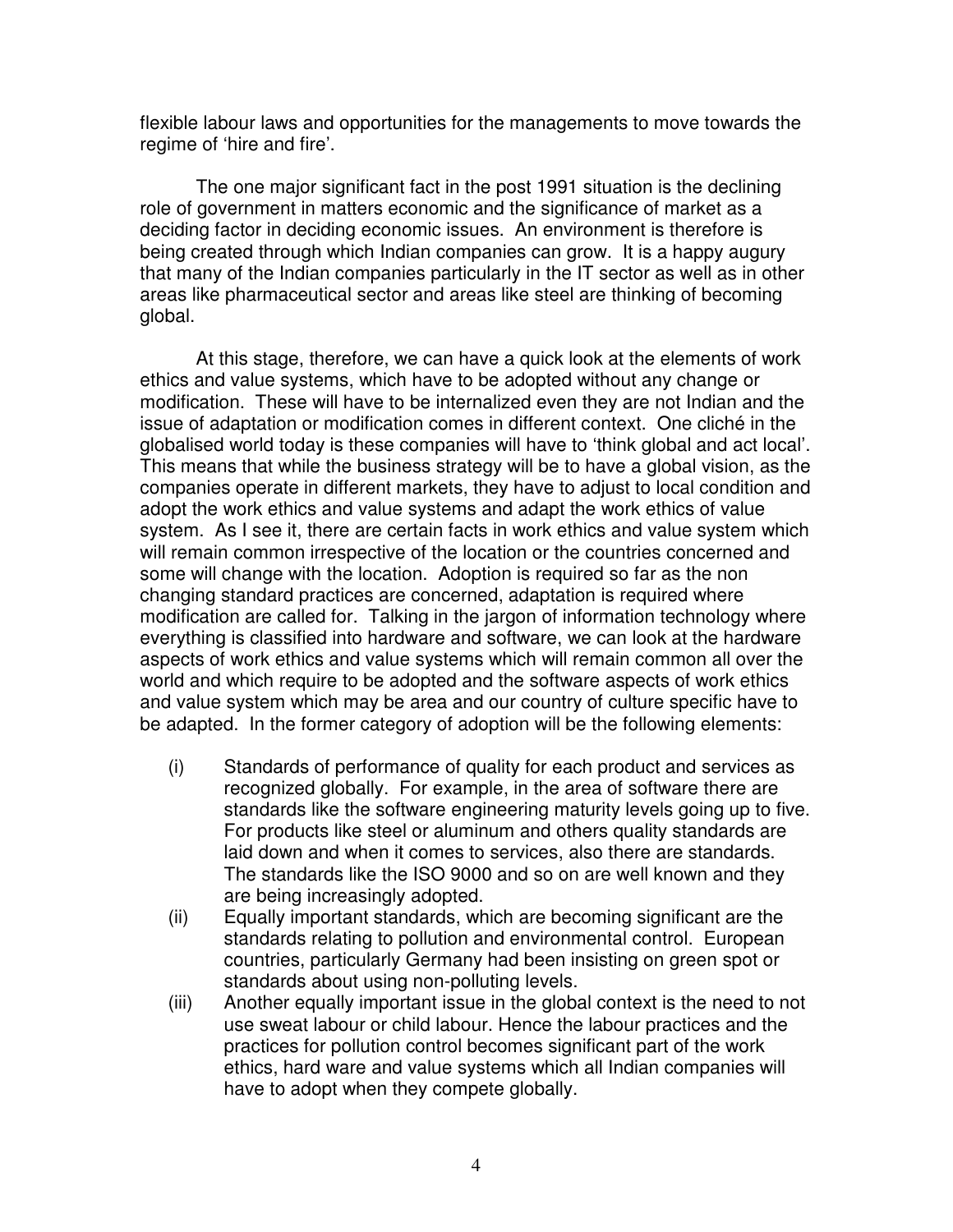- (iv) The next significant hardware aspect are the productivity standards.
- (v) The fifth such aspect, especially relating to management and accounting are standard accounting procedures. The collapse of Enron and others show how the accounting standards can vary and while some actions can be not illegal, they can be unethical.
- (vi) This in turn brings us to the common principles that have to be adopted for ensuring that all actions taken by a company are ethical. I would suggest the adoption of the three point test recommended by Norman Vincent Peale and Kenneth Blanchard in their book, "The power of ethical management". The three test we apply for any action by an enterprise to decide whether it is ethical or not is this: (i) Is it legal? If it is not legal, it is not ethical. (ii) is it fair? If any practice or contract entered in to by a company is not evenly balanced and fair to all parties of the contract, it is not ethical. (iii) the third is what can be called the 11<sup>th</sup> Commandment principle. It is said by cynics that while there are 10 Commandments in the Bible, there is an unwritten  $11<sup>th</sup>$ Commandment. The  $11<sup>th</sup>$  Commandment is 'you can violate all the 10 Commandments but thou shall not be found out'. If any company adopts any policy, if it gets publicity in the media is likely to cause embarrassment, then that it not ethical. Adopting the three point test may be one method of ensuring that the basic principles of ethics are observed.

Increasingly also we find that there is a whole legal framework evolving to ensure that unethical practices are not encouraged. In the United States, the Sarbanes Oxley Act is one such measure.

Corruption is another important element relating to global business. There is increasing realization about the need to ensure that the business practices do not indulge in corruption. The United Nations has adopted the Anti corruption Convention and increasingly the World Bank and other multi national aiding agencies are also emphasizing on good governance and check on corruption on the part of their financing policy. Hence, these ethical practices have to be adopted.

In fact, when it comes to the issue of corrupt practices, it is good to bear in mind one simple fact. The level of corruption depends on three factors. One is the individual sense of value. Second is the social values or the organizational values and the third is the system. So by appropriately fine tuning this three aspects, it is possible for Indian enterprise to compete globally without compromising on its principle and at the same time ensure that its work ethics and value systems act as a booster of business prospect and profitability rather than a drag on competitiveness.

We may now look at the software aspects of work ethics and value systems which are culture and country specific and which will involve the excise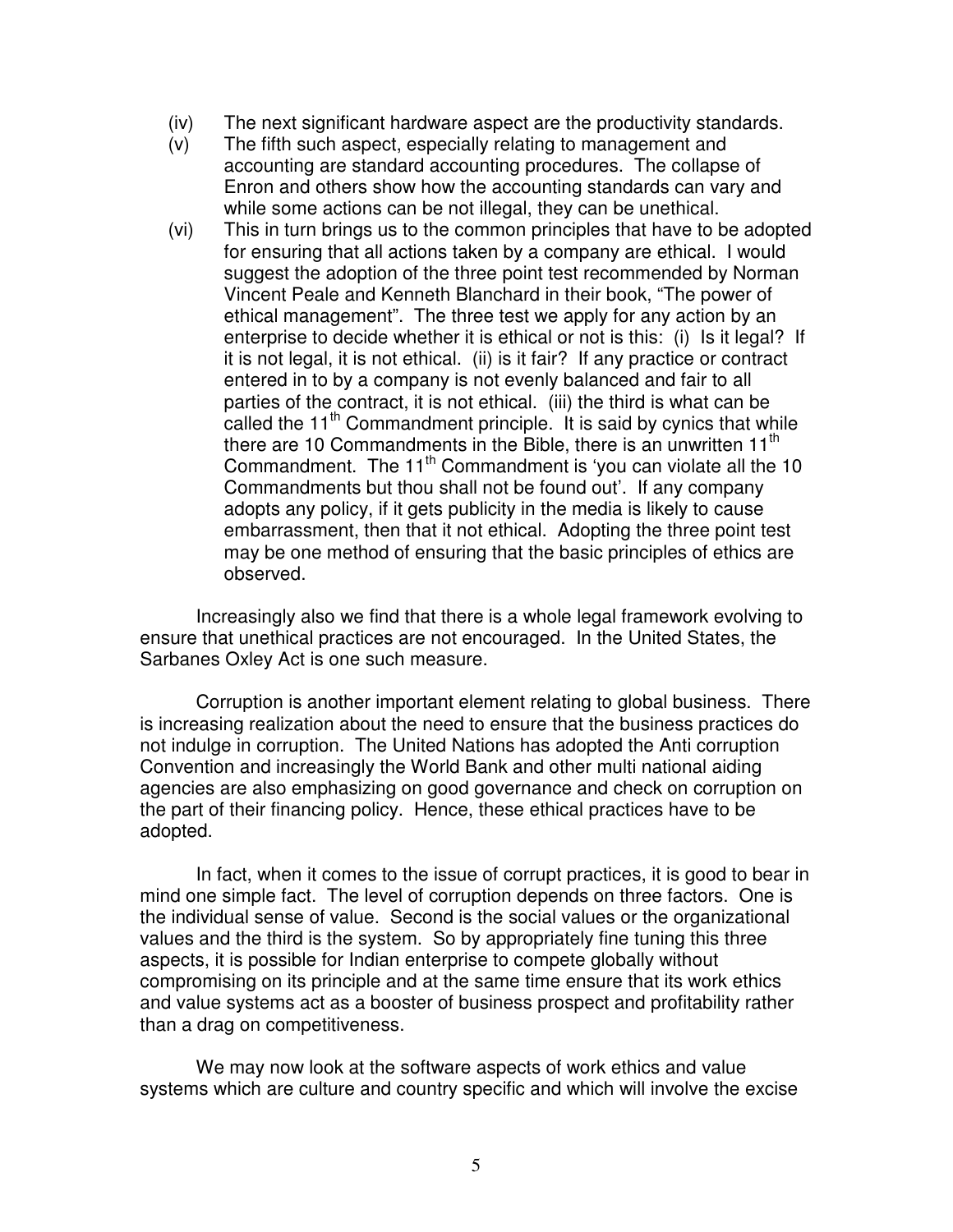of adapting. One example of how adaptation may relate to simple thing in working hours. India is doing extremely well in the area of information technology particularly in IT enabled services and Business Processing Outsourcing. This has become virtually a business which has become what is been called 24 x 7 business operation 24 hours a day and 7 days a week. One critical aspect of this business is the 12 hours time difference between United States and India. A lot of young people therefore have to work during the night shift. This in turn is also having an effect on the health and the family life of the people working in this sector. The fact remains that operating successfully a BPO or a Call Centre calls for adaptation of the hours of working and this in turn raises the issue of amendment to the labour laws and ban on women working in the night shifts. Management practices also have to focus on ensuring that while there is no gender disparity and sexual exploitation in the work place, in the needs of the people working in such industries are fully taken care of.

Related to such industries working against global competition is the enormous stress under which the employees have to work. India fortunately has developed its own technique for meeting with stress like TM/Yoga/Art of living etc. Managements will have to take in to account, particularly in human resources division how the talent can be attracted, nurtured and retained. The problem of burn out is another occupational hazard. This also has to be tackled. These are some of the aspects where adaptation is called for.

In fact, one value which is very vital for survival in global environment is the value for innovation. Innovation is possible only when there is freedom and an environment that nurtures, cultivates a questioning attitude. Dr. Amartya Sen in his recent book, "The Argumentative Indian" has traced the Indian tradition of questioning. Organizations will have to make a conscious attempt to instill the values of innovation and questioning and a culture of healthy criticism if companies have to ultimately get the best out of the human resources they have and compete globally. These will call for not only adopting successful models of the rest of the world like 3M and also adapting from local experience. Managements must consciously nurture resident rebels and maverick so that alternative off the wall ideas are given a chance to be expressed.

Ultimately, in the entire business of going global and succeeding, the advice of the Chandokya Upanishad has to be borne in mind. We have to apply our knowledge with faith and conviction when it becomes a doubly strong and leads us to success.

## **Yadeva vidhyaya karothi shradhaya upanishadaha Tadeva veeryavatharam bhavati.**